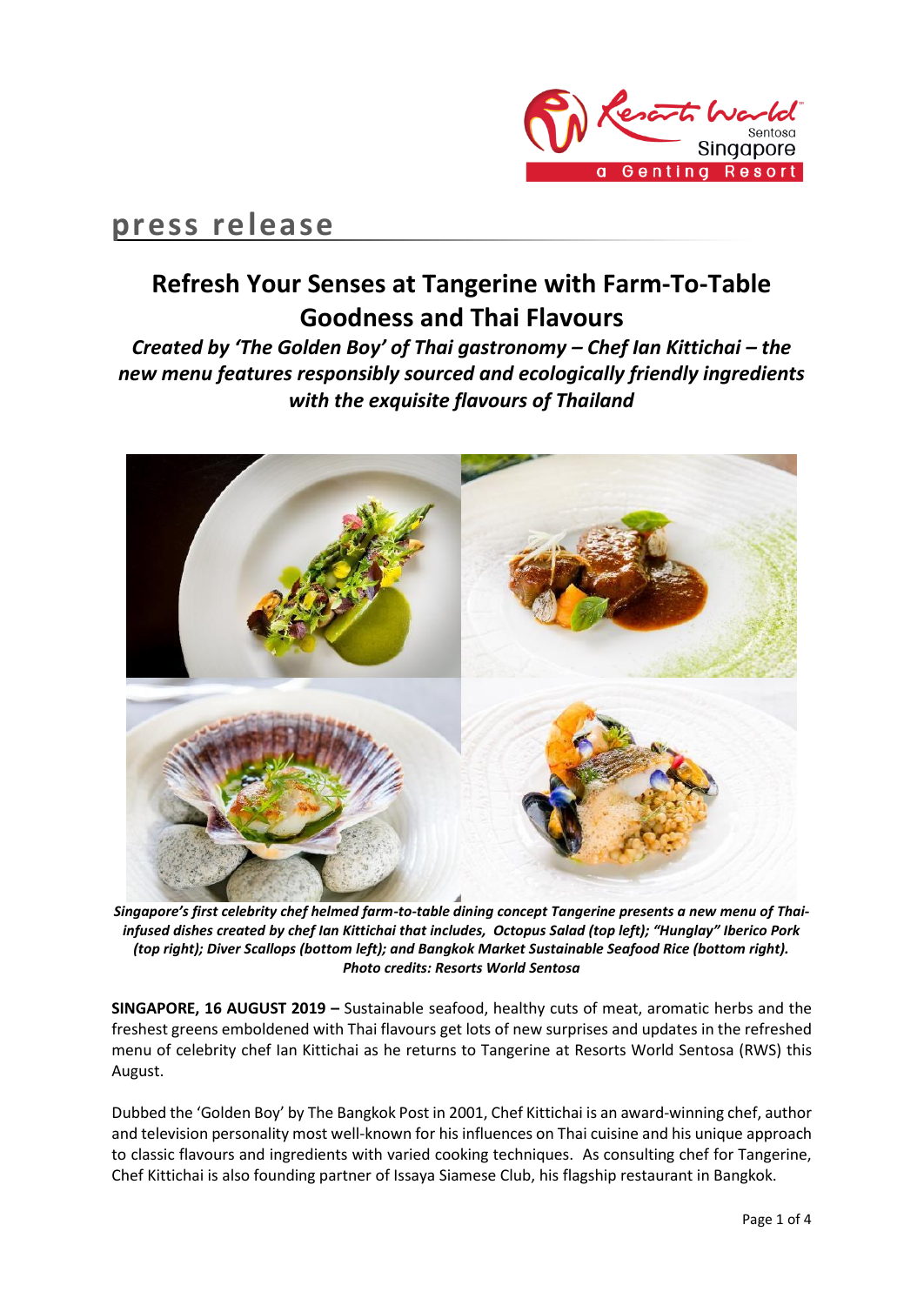Diners at Tangerine, a beautiful 48-seater restaurant nestled within the lush surroundings and tranquillity of ESPA at RWS, can enjoy its latest menu of Thai-infused dishes featuring sustainably sourced ingredients. True to its farm-to-table concept with touches of Thai influences, the new dishes re-introduce perennial Thai flavours presented in a contemporary style that is both light and modern.

"I am continuously inspired by the flavours, texture and tastes of my childhood and the memories of my mother's curry cart with her curries freshly prepared daily. This new menu is a representation of familiar flavours accented with the use of herbs picked fresh from the garden, wholesome goodness of lean cuts of meat and sustainably sourced seafood, and a wide variety of vegetables. The use of healthy cooking such as light searing, steaming and slow cooking allows us to impart amazing natural flavours with minimal use of cooking oil, sea salt and sugar," says Chef Kittichai.

With a focus on obtaining ingredients sustainably, and wherever possible locally, the menu includes new appetisers such as ecologically friendly *Diver Scallops* that are seared and served with herbs from Tangerine's adjoining garden and a cashew nut milk-chilli dressing; a delicate *Octopus Salad* of grilled octopus and an organic herb salad served with a refreshing seafood dipping sauce; and *Southern Thai Sea Bass Soup* that envelopes local sustainable sea bass and aromatic herbs in a turmeric, coconut milk and galangal broth.

Diners can also look forward to other new additions such as *"Choo Chee" King Salmon*, a dish poached and served with vegetables and coconut milk "choo chee" curry sauce, a traditional base for seafood used in Thai cooking that includes aromatic herbs like galangal, lemongrass, kaffir lime leaves and coriander root; *"Hunglay" Iberico Pork*, a Chiang Mai-style curry of tender Iberico pork cheeks with tamarind and ginger; and a perk-me-up *Thai Tea-ramisu* of Thai tea sponge cake, light cream and Thai milk tea sauce.

Other signatures not to be missed include *Pork Manaow* a dish of pork loin, kale, flowers and herbs from Tangerine's herb garden and a chilli lime dressing; *Hor Mok,* Thai-style white fish otah with galangal and coconut milk; and *Chicken Khao Soi*, a hearty noodle dish with red onions, pickled vegetables, chilli jam and yellow curry.

Tangerine is located in ESPA, Level 1 at Resorts World Sentosa. It is open from Wednesday to Sunday, for lunch from 12pm to 2.30pm; and for dinner from 6pm to 10pm. Lunch sets are available at \$48++ (3-course) and \$58++ (4-course) and dinner, at \$68++ (4-course) and \$88++ (5-course). Reservations are strictly required and can be made via (65) 6577 6336 or [tangerine@rwsentosa.com.](mailto:tangerine@rwsentosa.com) For more information, visit [www.rwsentosa.com/tangerine.](http://www.rwsentosa.com/tangerine)

- Ends -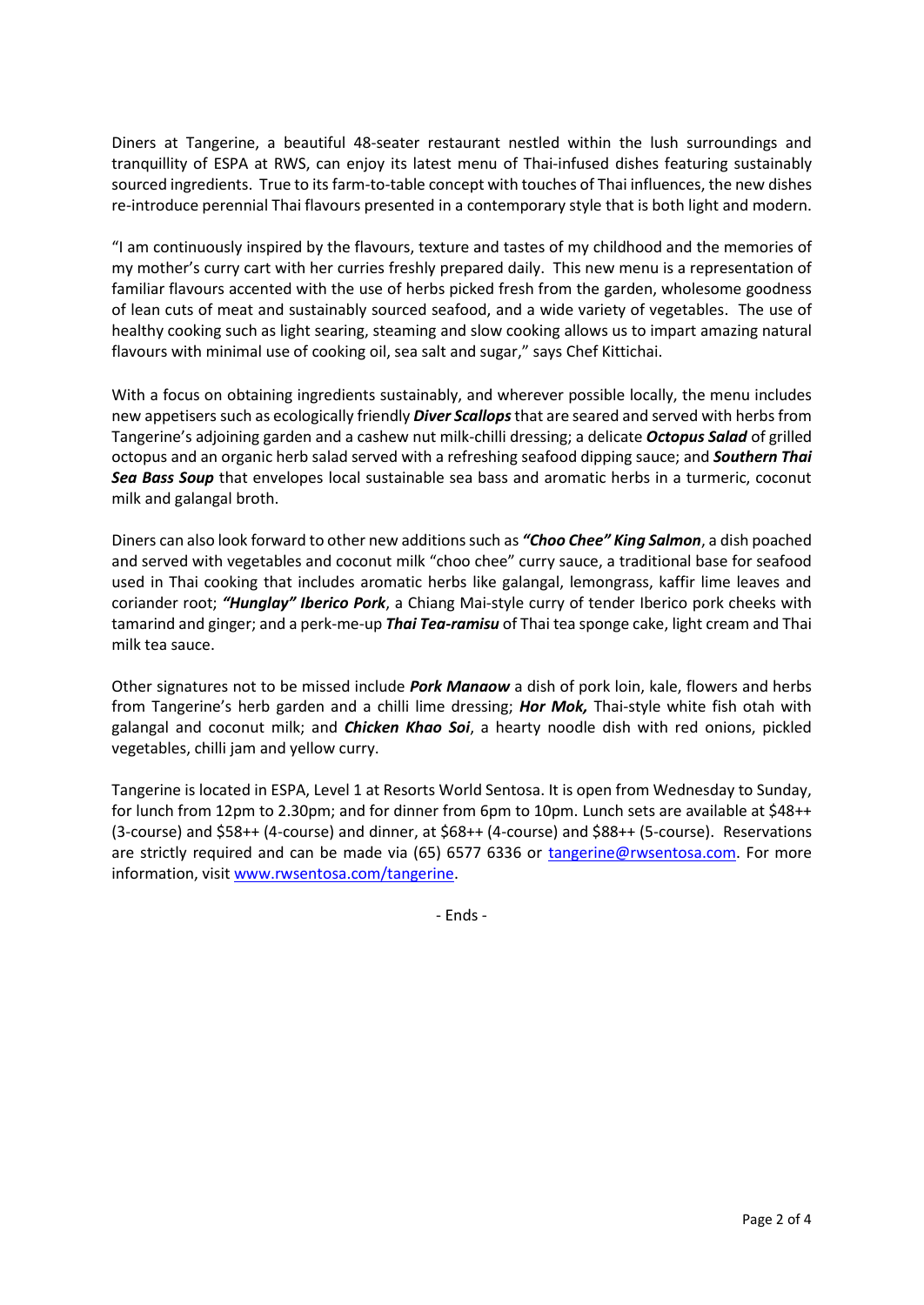## **ABOUT RESORTS WORLD SENTOSA**

Resorts World Sentosa (RWS), Asia's premium lifestyle destination resort, is located on Singapore's resort island of Sentosa. Spanning 49 hectares, RWS is home to world-class attractions including Universal Studios Singapore, S.E.A. Aquarium, the Maritime Experiential Museum, Dolphin Island and Adventure Cove Waterpark. Complementing the adventure and adrenaline of its theme parks and attractions are six unique luxury hotels, the world-class Resorts World Convention Centre, a casino and the Asian flagship of a world-renowned destination spa. RWS offers award-winning dining experiences and exciting cuisine from around the world across its many renowned celebrity chef restaurants, establishing itself as a key player in Singapore's vibrant and diverse dining scene and a leading gourmet destination in Asia for epicureans. The integrated resort also offers world-class entertainment, from original resident productions to concerts and public shows such as Crane Dance and Lake of Dreams. RWS has been named "Best Integrated Resort" since 2011 for eight consecutive years at the TTG Travel Awards which recognises the best of Asia-Pacific's travel industry.

RWS is wholly owned by Genting Singapore, a company of the Genting Group. For more information, please visit [www.rwsentosa.com.](http://www.rwsentosa.com/)

**1 ResortsWorldatSentosa @rwsentosa [www.rwsentosablog.com](http://www.rwsentosablog.com/)** 



**MEDIA CONTACTS Resorts World Sentosa** Felicia Boey Tel: + 65 6577 9755 Email[: felicia.boey@rwsentosa.com](mailto:felicia.boey@rwsentosa.com)

**Ogilvy (for Resorts World Sentosa)** Yashmi Narendran Tel: +65 6213 7674 Email: [yashmi.narendran@ogilvy.com](mailto:yashmi.narendran@ogilvy.com)